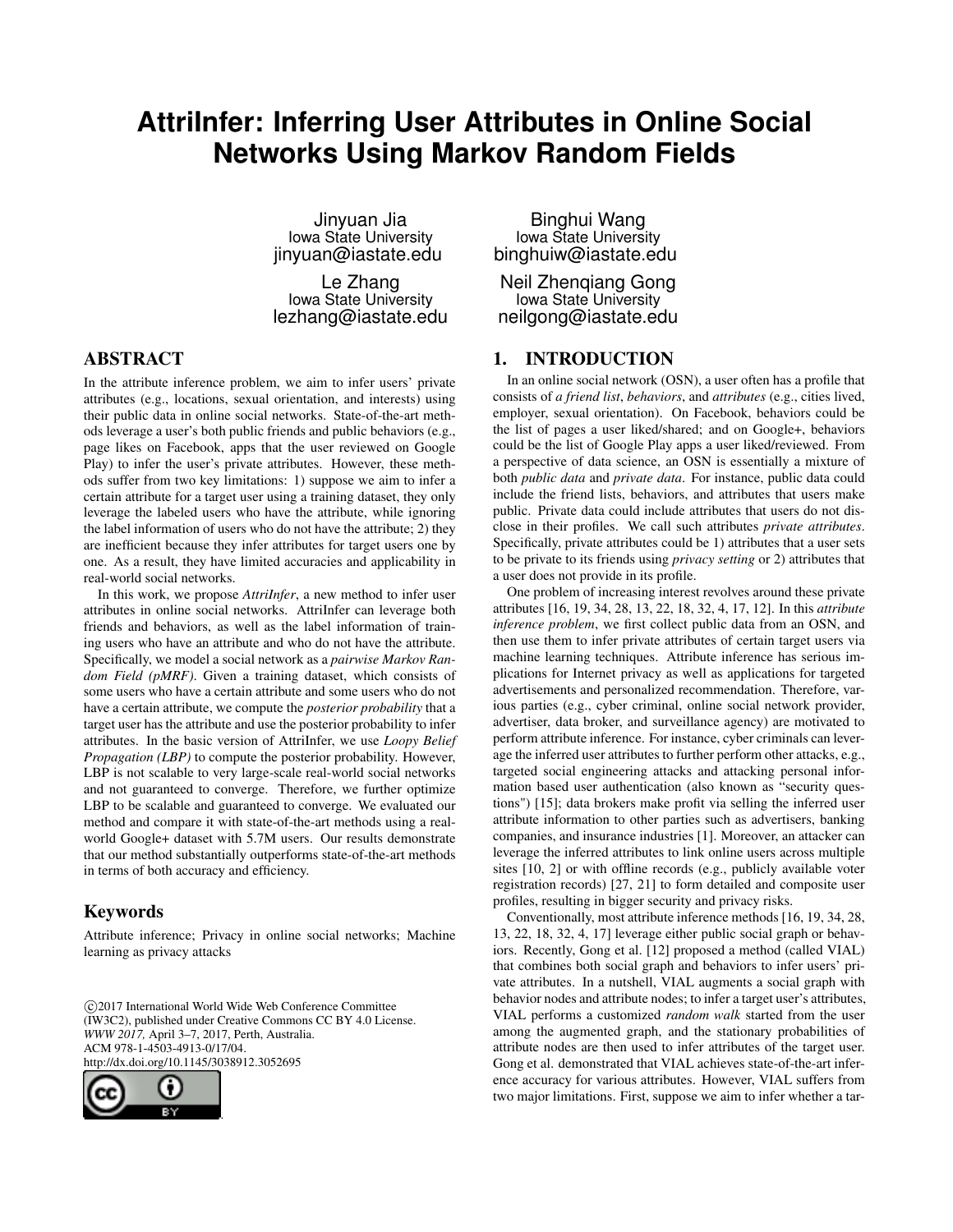get user has a certain attribute or not, and we are given a training dataset, in which we have some users who have the attribute (*positive* training users) and users who do not (*negative* training users). VIAL cannot leverage the label information of the negative training users because that a user does not have a certain attribute is not encoded in the augmented graph. Second, VIAL is not efficient because it needs to perform the random walk for every target user.

Our work: In this work, we propose AttriInfer, a new method that combines social graph and behaviors to perform attribute inference. AttriInfer can leverage both positive training users and negative training users in the training dataset, as well as is efficient. In particular, AttriInfer can infer attributes for all target users simultaneously. In AttriInfer, we model each user as a random variable that characterizes the user's attribute, and we model the joint probability of all users as a *pairwise Markov Random Field (pMRF)* based on the social network structure. Given a training dataset, we first use behaviors to learn a probability that each user has a considered attribute, and we call such probability *prior probability*. Then, based on the pMRF model, we compute the posterior probability that each target user has the attribute. The posterior probabilities are used to infer attributes. In the basic version of AttriInfer, we use the popular Loopy Belief Propagation (LBP) method to compute the posterior probabilities.

However, the basic version has two shortcomings: 1) we found that it is not scalable enough because LBP needs to maintain messages on each edge, and 2) it is not guaranteed to converge because LBP might oscillate on loopy graphs [25]. Therefore, we further optimize AttriInfer to address these shortcomings. Our optimizations include eliminating message maintenance and approximating AttriInfer by a concise matrix form. We also derive the conditions for our optimized AttriInfer to converge.

We compare AttriInfer with state-of-the-art methods on a largescale Google+ dataset with 5.7M users. First, we observe that AttriInfer's inference accuracy increases by combining social graph with behaviors. Second, the optimized version of AttriInfer is significantly more efficient than the basic version. Third, AttriInfer substantially outperforms state-of-the-art methods in terms of both inference accuracy and efficiency. For instance, AttriInfer outperforms VIAL by 20% at inferring cities a user lived in.

In summary, our key contributions are as follows:

- We propose AttriInfer, a new attribute inference method based on pairwise Markov Random Field.
- We optimize AttriInfer to be scalable and convergent.
- We compare AttriInfer with state-of-the-art methods using a large-scale dataset. Our results demonstrate that AttriInfer substantially outperforms state-of-the-art methods in terms of both inference accuracy and efficiency.

## 2. RELATED WORK

Using behaviors: Weinsberg et al. [32] investigated the inference of gender using the rating scores that users gave to different movies. In particular, they constructed a feature vector for each user; the *i*th entry of the feature vector is the rating score that the user gave to the *i*th movie if the user reviewed the *i*th movie, otherwise the *i*th entry is 0. They compared a few classifiers including Logistic Regression (LG), SVM, and Naive Bayes, and found that LG outperforms other approaches. Chaabane et al. [4] used the information about the musics users like to infer attributes. They augmented the musics with the corresponding Wikipedia pages and then used topic modeling techniques to identify the latent similarities between musics. A user is predicted to share attributes with those that like similar musics with the user. Kosinski et al. [17] tried to infer various attributes based on the list of pages that users liked on Facebook. Similar to the work performed by Weinsberg et al. [32], they constructed a feature vector from the Facebook likes and used LR to train classifiers to distinguish users with different attributes.

Using social graph: Lindamood et al. [19] modified Naive Bayes classifier to incorporate social links and other attributes of users to infer some attribute. For instance, to infer a user's major, their method used the user's other attributes such as employer and cities lived, the user's social friends and their attributes. However, their approach is not applicable to users that share no attributes at all. Zheleva and Getoor [34] studied various approaches to consider both social links and groups that users joined to perform attribute inference. Gong et al. [13] transformed attribute inference to a link prediction problem through an augmented graph and demonstrated that their method outperforms various social graph based methods.

Mislove et al. [22] proposed to identify a local community in the social network by taking some seed users that share the same attribute value, and then they predicted all users in the local community to have the shared attribute value. Their approach is not able to infer attributes for users that are not in any local communities. Moreover, this approach is data dependent since detected communities might not correlate with the attribute value. For instance, Trauda et al. [29] found that communities in a MIT male network are correlated with residence but a female network does not have such property. Thomas et al. [28] studied the inference of attributes such as gender, political views, and religious views. They used multi-label classification methods and leveraged features from users' friends and wall posts. Moreover, they proposed the concept of multi-party privacy to defend against attribute inference.

Using behaviors and social graph: Gong et al. [12] proposed to combine behaviors and social graphs to perform attribute inference. In particular, their method (called VIAL) augments the social graph with additional nodes, each of which represents an attribute or a behavior object. If a user has a certain attribute or performed a certain behavior on a behavior object, then VIAL adds an edge between the user and the corresponding attribute node or behavior node. To infer attributes of a target user, VIAL essentially performs a customized random walk started from the target user among the augmented graph, computes the stationary probability distribution of the random walk, and uses it to infer attributes of the target user. VIAL suffers from two limitations. First, VIAL cannot leverage negative training users who do not have a certain attribute, because the augmented graph does not encode the information that a user does not have a certain attribute. Second, VIAL is not scalable because it performs the random walk for every target user.

Other approaches: Bonneau et al. [3] studied the extraction of private user data in OSNs via various attacks such as account compromise, malicious applications, and fake accounts. These attacks can not infer user attributes that users do not provide in their profiles, while our method can. Otterbacher [24] studied the inference of gender using users' writing styles. More recent studies [23, 2] demonstrated stronger results, i.e., authors can be deanonymized via writing style analysis. Zamal et al. [33] used a user's tweets and her neighbors' tweets to infer attributes. They didn't consider social structures nor user behaviors. Gupta et al. [15] tried to infer interests of a Facebook user via sentiment-oriented mining on the pages that were liked by the user. These studies are orthogonal to ours since they exploited information sources other than social graphs and behaviors that we focus on.

Finally, we note that another line of research [5, 8] aims to design new paradigms of OSNs in which users have better control over private data. These studies are orthogonal to ours as we focus on the currently used paradigms of OSNs.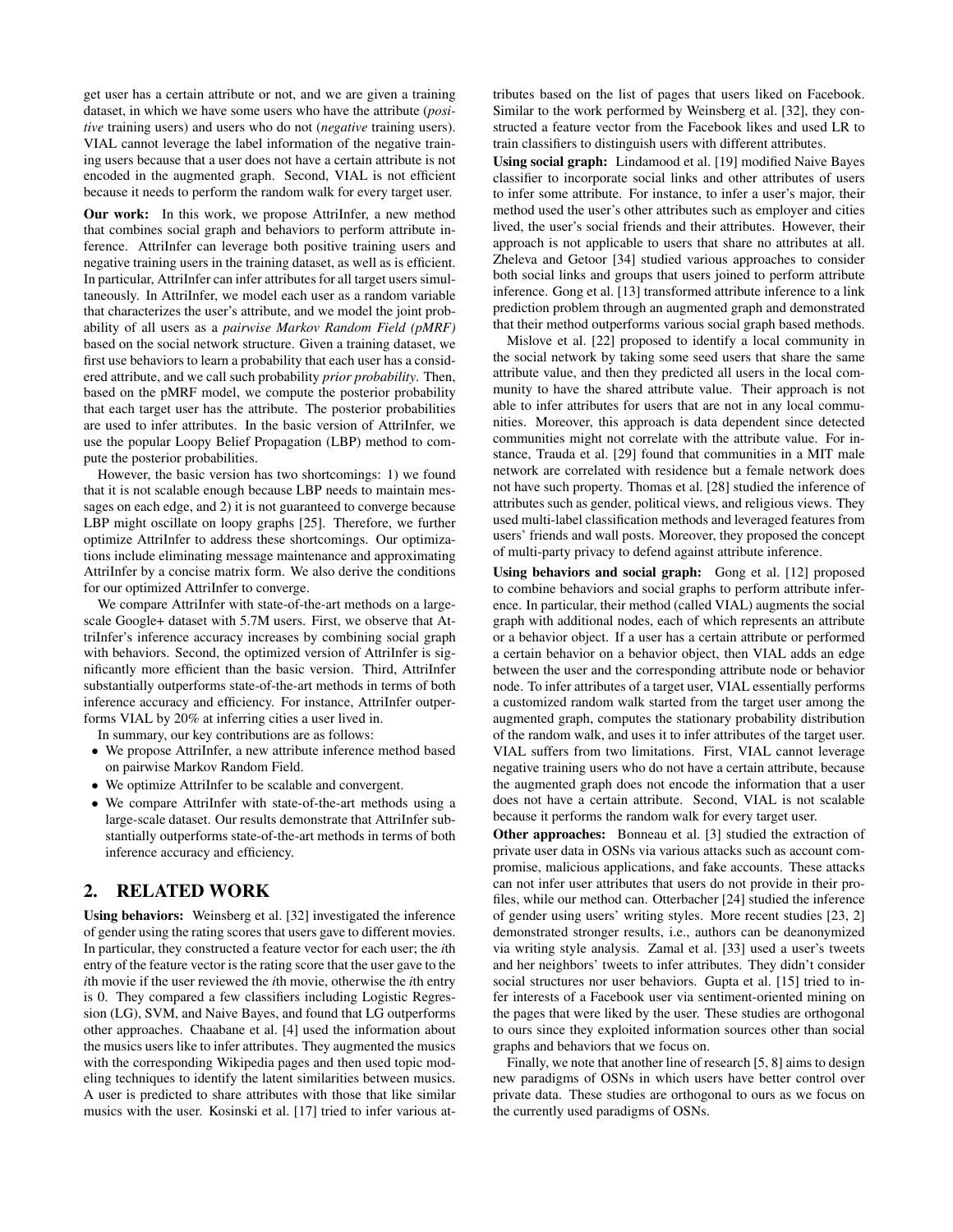## 3. PROBLEM FORMULATION

# 3.1 Categorizing Different Types of Attributes

Binary attributes: A binary attribute only has two possible values, and a user can have either of them. Gender (male vs. female) and political view (democratic vs. republican) are example binary attributes. Note that we distinguish between *attribute* and *attribute value*, e.g., gender is an attribute, while male is an attribute value.

Multi-value attributes: A multi-value attribute has more than two possible attribute values. However, a user only has one value for the attribute. Age (e.g., 0-10 vs. 10-15 vs. 15-20 vs.  $>20$ ) is an example multi-value attribute.

Multi-value-multi-label attributes: A multi-value-multi-label attribute has more than two possible attribute values, and a user can have more than one attribute value for the attribute. For instance, *cities lived* is a multi-value-multi-label attribute because a person might have lived in multiple cities.

Transforming a multi-value attribute and a multi-value-multilabel attribute to multiple binary attributes: We transform a multi-value attribute or a multi-value-multi-label attribute to multiple binary attributes. Specifically, for each attribute value of the attribute, we create a binary attribute, which has two attribute values "yes" and "no". For instance, for the *cities lived* attribute, we represent each city as a binary attribute. If a user once lived in a certain city, the user's attribute value for the corresponding binary attribute is "yes". We note that among the binary attributes corresponding to a multi-value attribute, a user has "yes" for only one of them. This is because a user only has one value for a multi-value attribute. As we will see later, this transformation makes it easier to model multi-value attributes and multi-value-multi-label attributes.

## 3.2 Attribute Inference

We take one binary attribute *A* as an example to illustrate the problem of attribute inference. Suppose we are given an undirected social graph  $G = (V, E)$ , where a node  $v \in V$  represents a user and an edge  $(u, v) \in E$  indicates a certain relationship between *u* and *v*. For instance, such relationship could be that *u* and *v* are friends on Facebook or *u* and *v* are in each other' circle on Google+.

Each user either has the attribute *A* or does not have the attribute *A*. For instance, when the binary attribute *A* is a city, having *A* means that the user lives/lived in the city and not having *A* means that the user hasn't lived in the city. A user is called *positive user* if it has the attribute, otherwise it is called *negative user*. Moreover, each user has a list of behaviors (though this list might be empty for some users). For instance, a user's behaviors can be the pages liked or shared on Facebook, or the mobile apps liked or reviewed on Google Play. Given these terminologies, we can formally define attribute inference problem as follows:

DEFINITION 1 (ATTRIBUTE INFERENCE PROBLEM). *Suppose we are given 1) a binary attribute A, 2) an undirected social graph*  $G = (V, E)$ , 3) the list of behaviors of each user in the graph, 4) a *training dataset consisting of some users who are known to have the attribute A and some users who are known to not have A, and 5) a set of target users. Attribute inference aims to infer whether each target user has A or not.*

## 3.3 Design Goals

We aim to design a method that achieves the following goals.

1) Leveraging both behaviors and social graph: Previous work [12] has demonstrated that combining behaviors and social graph can

achieve better inference accuracies. Therefore, our method should be able to combine the two heterogeneous sources of information.

2) Incorporating training users having and not having the attribute: From users' public data in online social networks, we can often obtain a set of users who publicly disclose that they have the attribute. Moreover, we can also (approximately) obtain a set of users who do not have the attribute. For instance, if the attribute is a city, then we can find the list of users who disclosed that they live/lived in the city and we treat them as positive training users. If a user discloses multiple cities lived but they do not include the considered city, then we can treat the user as a negative training user. The intuition is that such a user would be highly likely to also disclose the considered city in its profile if he/she lives/lived in it.

3) Scalable: Real-world OSNs often have hundreds of millions of users and billions of edges. Moreover, a large fraction of users do not disclose their attributes (e.g., around 70% of Google+ users did not disclose any attributes [14]), and these users are potential target users. In other words, the number of target users is also large. Therefore, our method should be computationally efficient with respect to the size of the OSN as well as the number of target users.

Most existing attribute inference methods [16, 19, 34, 28, 13, 22, 18, 32, 4, 17] do not satisfy requirement 1). VIAL [12] does not satisfy requirements 2) and 3).

#### 3.4 Threat Model

Attribute inference can be viewed as a privacy attack to target users. We discuss the threat model of attribute inference attacks.

Attackers: The attacker could be any party who has interests in user attributes. For instance, the attacker could be OSN provider, advertiser, data broker, or cyber criminal. OSN providers and advertisers could use the user attributes for targeted advertisements; data brokers make profit via selling the user attributes to other parties such as advertisers, banking companies, and insurance industries [1]; cyber criminals can leverage user attributes to perform targeted social engineering attacks (now often referred to as spear phishing attacks) and attacking personal information based user authentication [15].

Attack procedure: In order to use our method to perform attribute inference attacks. An attacker first collects public social graph and user behaviors from a certain OSN. Then, the attacker infers attributes of certain target users using the public data.

Performing further attacks: We stress that an attacker could leverage our attribute inference attacks to further perform other attacks. For instance, a user might provide different attributes on different OSNs. Thus, an attacker could combine user attributes across multiple OSNs to better profile users, and an attacker could leverage the inferred user attributes to do so [2, 10]. Moreover, an attacker can further use the inferred user attributes to link online users with offline records (e.g., voter registration records) [27, 21], which results in even bigger security and privacy risks, e.g., more sophisticated social engineering attacks. We note that even if the inferred user attributes (e.g., cities lived) seem not private for some target users, an attacker could still use them to link users across multiple online sites and with offline records.

# 4. DESIGN OF ATTRIINFER

## 4.1 Overview

Suppose we consider a binary attribute *A*. Given a training dataset, we first use user behaviors to learn a binary classifier for the attribute. Then, we use the classifier to predict the probability that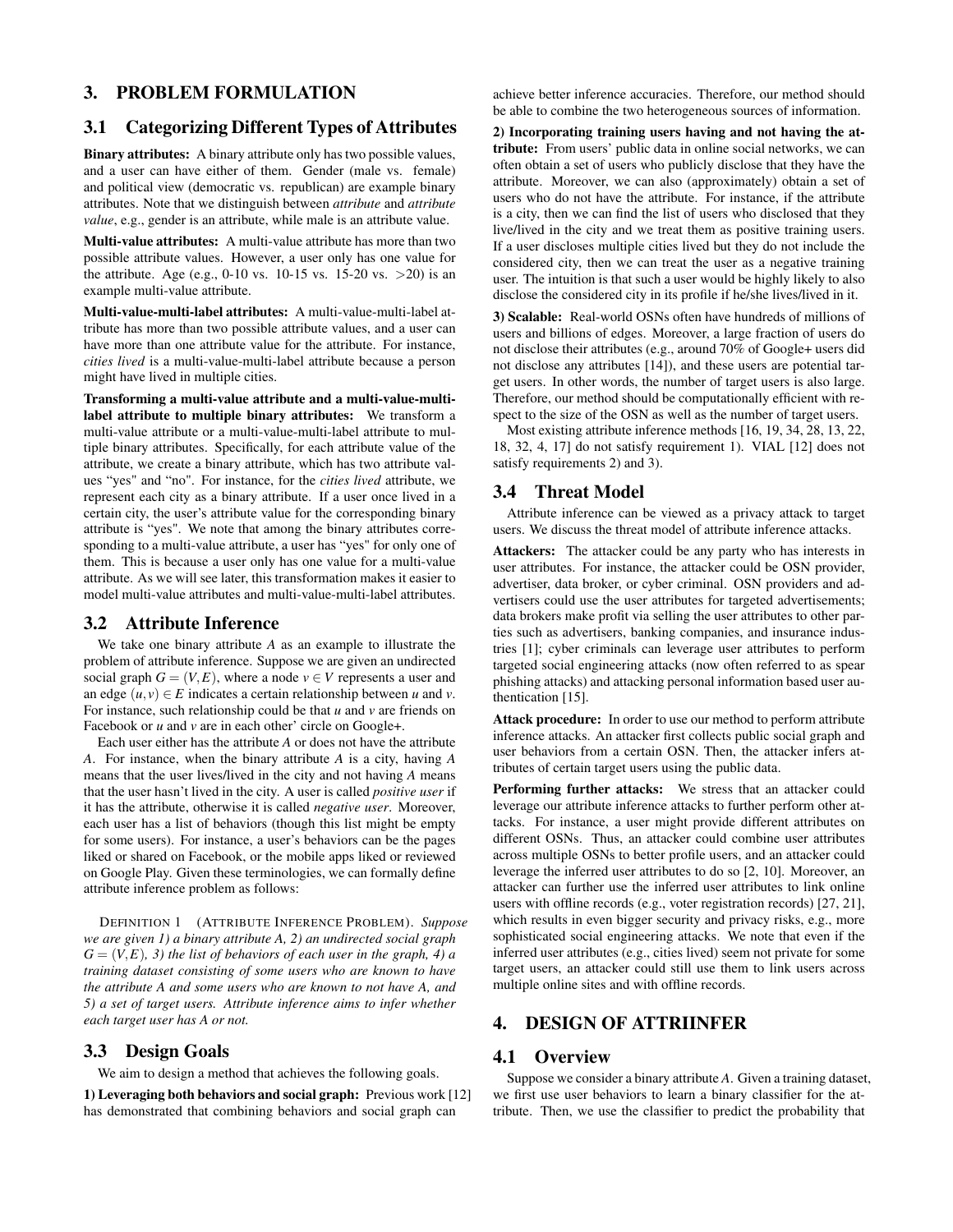each target user has the attribute *A*. We call this probability *prior probability*. We use a binary random variable to model each user, and we model the joint probability distribution of all binary random variables as a pairwise Markov Random Field (pMRF) based on the structure of the social network. Given the training dataset and prior probability, we propagate label information among the social graph via the pMRF model. After the propagation, we obtain a posterior probability of having the attribute for each target user. Then, we use the posterior probability to predict whether a target user has the attribute or not. In this section, we introduce a basic version of AttriInfer, in which we use Loopy Belief Propagation (LBP) to infer the posterior probabilities.

#### 4.2 Learning Prior using Behaviors

We associate a binary random variable  $x_u$  with each user  $u$ , where  $x_u = 1$  means that *u* has the attribute *A* and  $x_u = -1$  means that *u* does not have the attribute. We denote the behaviors of a user *u* as a *behavior vector*  $\dot{b}_u$ . The vector  $\dot{b}_u$  can be a binary vector, where an entry is 1 if and only if *u* has performed a certain action on the corresponding object. For instance, when we consider page likes as behaviors, an entry of 1 means that the user liked the corresponding page. The behavior vector  $\vec{b}_u$  can also be a real-valued vector. For instance, when we consider reviews as behaviors, an entry is the rating score that a user gave to the corresponding item (e.g., app, movie, book). Likewise, when we consider clickstream as behaviors, an entry of a user's behavior vector can be the frequency of a certain subsequence (consisting of click events and discretized time gaps between them) that appears in the user's clickstream [30, 31].

We learn the prior probability of target users using a standard logistic regression classifier. Specifically, the probability  $q_u$  that  $u$ has the attribute *A* is modeled as  $q_u = Pr(x_u = 1) = \frac{1}{1 + exp(-h_u)}$ , where  $h_u = \vec{b}_u^T \cdot \vec{c} + d$ . *d* and the vector  $\vec{c}$  are parameters of the logistic regression classifier. Given a training dataset, in which each user has behaviors, we can learn these parameters via *maximum likelihood estimation*. In our experiments, we leverage the library LIBLINEAR [7] to learn these parameters. We note that we choose logistic regression classifier instead of a Support Vector Machine (SVM) because SVM does not directly produce a probability that a user has the attribute.<sup>1</sup> With this logistic regression classifier, we can compute the prior probability for each user who has behaviors. A user has a prior probability of 0.5 if it does not have behaviors.

## 4.3 Propagating Prior Using Social Graph

We leverage a pMRF to model the social graph, with which we can propagate the prior probability among the social graph to compute a posterior probability that each target user has the attribute.

#### *4.3.1 Intuitions*

We denote by  $\Gamma_u$  the set of *u*'s neighbors in the social network, and  $\bar{x}_{\Gamma_u}$  the observed states (whether having the attribute or not) of the neighbors. Social networks are known to have the *homophily* property [20], i.e., if we sample an edge  $(u, v)$  from a social graph uniformly at random, the two users  $u$  and  $v$  are highly likely to both have the attribute or both not have the attribute. Based on this homophily intuition, we model the probability that a user *u* has the attribute *A* when the user's neighbors' states are already known as follows:

$$
Pr(x_u = 1 | \bar{x}_{\Gamma_u}) = \frac{1}{1 + \exp(-\sum_{v \in \Gamma_u} J_{uv} \bar{x}_v - h_u)},
$$
 (1)

where  $J_{uv} > 0$  is the homophily strength between *u* and *v*, and  $h_u$ characterizes *u*'s prior knowledge obtained through the logistic regression classifier. A higher  $J_{uv}$  means that *u* and *v* are more likely to have the same state.

#### *4.3.2 A Pairwise Markov Random Field*

We find that Equation 1 can be achieved by modeling the social graph as a pairwise Markov Random Field (pMRF). A pMRF defines a joint probability distribution for binary random variables associated with all the users in the social graph. Generally speaking, a pMRF is specified by a *node potential* for each user *u*, which incorporates prior probability about *u*, and an *edge potential* for each edge  $(u, v)$ , which represents correlations between  $x_u$  and  $x_v$ . In our attribute inference problem, we define a node potential  $\phi_u(x_u)$  for user *u* as

$$
\phi_u(x_u) := \begin{cases} q_u & \text{if } x_u = 1 \\ 1 - q_u & \text{if } x_u = -1 \end{cases}
$$

and an *edge potential*  $\varphi_{uv}(x_u, x_v)$  for the edge  $(u, v)$  as

$$
\varphi_{uv}(x_u,x_v) := \begin{cases} w_{uv} & \text{if } x_u x_v = 1 \\ 1 - w_{uv} & \text{if } x_u x_v = -1 \end{cases}
$$

where  $w_{uv} := (1 + \exp\{-J_{uv}\})^{-1}$ . Then, the following pMRF satisfies Equation 1 for every user.

$$
Pr(x_V) = \frac{1}{Z} \prod_{u \in V} \phi_u(x_u) \prod_{(u,v) \in E} \phi_{uv}(x_u, x_v) ,
$$

where  $Z = \sum_{x_u} \prod_{u \in V} \phi_u(x_u) \prod_{(u,v) \in E} \phi_{uv}(x_u, x_v)$  is called the partition function and normalizes the probabilities.  $w_{uv} > 0.5$  captures the homophily property. In our definitions,  $w_{uv}$  can be interpreted as the probability that two linked users have the same state. In this work, we set  $w_{uv} = w > 0.5$  for all edges, and we call *w homophily strength*. However, learning the parameters *wuv* for different edges would be a valuable future work.

#### *4.3.3 Estimating Posterior Probability using LBP*

We compute the *posterior probability distribution* of a user *u*, i.e.,  $Pr(x_u) = \sum_{x_{V/u}} Pr(x_V)$ . For simplicity, we denote by  $p_u$  the posterior probability that *u* has the attribute, i.e.,  $p_u = Pr(x_u = 1)$ . This posterior probability is used to predict whether a user has the attribute or not. In the basic version of AttriInfer, we use Loopy Belief Propagation (LBP) [25] to estimate the posterior probability distribution  $Pr(x_u)$ . LBP iteratively passes messages between neighboring users in the graph. Specifically, the message  $m_{vu}^{(t)}(x_u)$ sent from *v* to *u* in the *t*th iteration is

$$
m_{vu}^{(t)}(x_u) = \sum_{x_v} \phi_v(x_v) \varphi_{vu}(x_v, x_u) \prod_{k \in \Gamma(v)/u} m_{kv}^{(t-1)}(x_v), \qquad (2)
$$

where  $\Gamma(v)/u$  is the set of all neighbors of *v*, except the receiver node *u*. This encodes that each node forwards a product over incoming messages of the last iteration and adapts this message to the respective receiver based on the homophily strength with the receiver. LBP stops when the changes of messages become negligible in two consecutive iterations (e.g., *l*<sup>1</sup> distance of changes becomes smaller than  $10^{-3}$ ) or it reaches the predefined maximum number of iterations *T*. After LBP halts, we estimate the posterior probability distribution  $Pr(x_u)$  as follows:

$$
Pr^{(t)}(x_u) \propto \phi_u(x_u) \prod_{k \in \Gamma(u)} m_{ku}^{(t)}(x_u), \tag{3}
$$

<sup>&</sup>lt;sup>1</sup>We note that SVM's outputs can be transformed into probabilities [7], but they achieve suboptimal performance.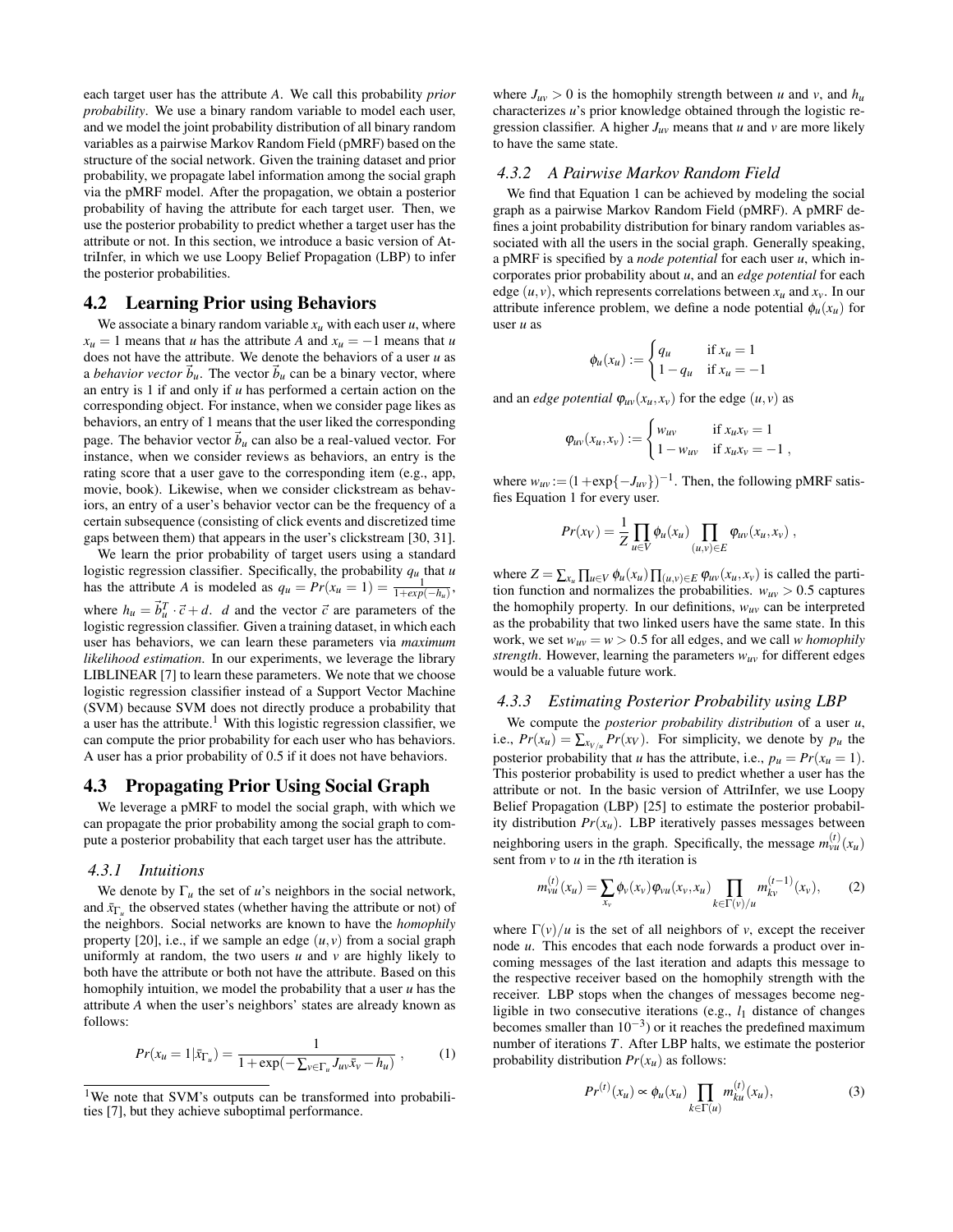which is equivalent to

$$
p_{u}^{(t)} = \frac{q_{u} \prod_{k \in \Gamma(u)} m_{ku}^{(t)}}{q_{u} \prod_{k \in \Gamma(u)} m_{ku}^{(t)} + (1 - q_{u}) \prod_{k \in \Gamma(u)} (1 - m_{ku}^{(t)})},
$$
(4)

where  $m_{ku}^{(t)} = m_{ku}^{(t)}(x_u = 1)$  and  $1 - m_{ku}^{(t)} = m_{ku}^{(t)}(x_u = -1)$ . Note that normalizing  $m_{ku}^{(t)}(x_u)$  does not affect the computation of posterior probability distribution of any user. Therefore, for simplicity, we have normalized  $m_{ku}^{(t)}(x_u)$  such that  $m_{ku}^{(t)}(x_u = 1) + m_{ku}^{(t)}(x_u = -1) = 1$  in the above equation.

We note that pMRF and LBP were also adopted to detect Sybils in OSNs [11]. Sybil detection and attribute inference for binary attributes are algorithmically similar. However, previous work [11] didn't perform optimization and convergence analysis as we will discuss in the next two sections Section 5 and Section 6.1.

## 5. OPTIMIZING ATTRIINFER

The basic version of AttriInfer has two shortcomings: 1) AttriInfer is not scalable enough, and 2) AttriInfer is an iterative method but is not guaranteed to converge. Being not convergent makes it hard to select an appropriate number of iterations. The reason is that LBP maintains messages on each edge and LBP might oscillate on loopy graphs [25]. Therefore, we further optimize AttriInfer to address these shortcomings.

#### 5.1 Eliminating Message Maintenance

One of the major reasons why basic AttriInfer is not scalable enough is that LBP maintains messages on each edge. We observe that the key reason why LBP needs to maintain messages on edges is that when a node *v* prepares a message to its neighbor *u*, it excludes the message that *u* sent to *v*. Therefore, our first optimization step is to include the message that  $u$  sent to  $v$  when  $v$  prepares its message for *u*. Formally, we approximate Equation 2 as:

$$
m_{vu}^{(t)}(x_u) = \sum_{x_v} \phi_v(x_v) \varphi_{vu}(x_v, x_u) \prod_{k \in \Gamma(v)} m_{kv}^{(t-1)}(x_v).
$$
 (5)

Considering Equation 3, we have:

$$
m_{vu}^{(t)}(x_u) \propto \sum_{x_v} \varphi_{vu}(x_v, x_u) Pr^{(t-1)}(x_v).
$$
 (6)

Recall that we normalize  $m_{vu}^{(t)}(x_u)$  such that  $m_{vu}^{(t)}(x_u = 1) + m_{vu}^{(t)}(x_u = 1)$  $(v-1) = 1$ , and we abbreviate  $m_{vu}^{(t)}(x_u = 1)$  as  $m_{vu}^{(t)}$ . With such normalization, our new messages become:

$$
m_{vu}^{(t)} = p_v^{(t-1)}w + (1 - p_v^{(t-1)})(1 - w).
$$
 (7)

AttriInfer does not need to maintain messages on edges using our new messages.

#### 5.2 Linearizing as a Matrix Form

AttriInfer iteratively applies Equations 7 and 4 using our new messages, which still cannot guarantee convergence. The key reason is that Equation 4 combines messages from a user's neighbors *nonlinearly*. We make AttriInfer converge via linearizing Equation 4. The resulting optimized AttriInfer can be represented in a concise matrix form. Before introducing our linearization, we define some terms. In particular, we define the *residual*  $\hat{y}$  of a variable *y* as  $\hat{y} = y - 0.5$ ; and we define the *residual vector*  $\hat{y}$  of **y** as  $\hat{\mathbf{y}} = [y_1 - 0.5, y_2 - 0.5, \cdots].$ 

For convenience, we denote by  ${\bf p}^{(t)} = [p_1^{(t)}; p_2^{(t)}; \cdots; p_{|V|}^{(t)}]$  $\begin{bmatrix} V' \\ V \end{bmatrix}$  a column vector all users' posterior probability in the *t*th iteration, and its residual vector as  $\hat{\mathbf{p}}^{(t)}$ . Similarly, we denote by a column vector  $\mathbf{q} = [q_1; q_2; \dots; q_{|V|}]$  all users' prior probability, and by  $\hat{\mathbf{q}}$  its residual vector. Moreover, we denote by  $M \in \mathbb{R}^{|V| \times |V|}$  the adjacency matrix of the social graph. With these notations, we can approximate AttriInfer as a concise matrix form. Formally, we have the following theorem.

THEOREM 1. *We can approximate Equations. 7 and 4 as the following equation:*

$$
\hat{\mathbf{p}}^{(t)} = \hat{\mathbf{q}} + 2 \cdot \hat{w} \cdot \mathbf{M} \cdot \hat{\mathbf{p}}^{(t-1)}.
$$
 (8)

PROOF. See Appendix A. □

Theorem 1 enables us to design an efficient version of AttriInfer: first, we learn the prior probability for each user using behaviors; second, we iteratively apply Equation 8 to compute the posterior probabilities for all target users simultaneously. AttriInfer halts when the relative change of the posterior probability vector in two consecutive iterations is smaller than  $10^{-3}$ .

We note that Gatterbauer et al. [9] also linearized LBP over a pMRF, and their linearized version is similar to ours. However, their linearization requires different heuristics and assumptions. For instance, their linearization requires residual of the homophily strength to be very small and the approximation of  $\frac{k}{k} + \varepsilon_1 \approx \frac{1}{k} + \varepsilon_1 - \frac{\varepsilon_2}{k}$  when  $\varepsilon_1$  and  $\varepsilon_2$  are very small. In contrast, our linearization does not require these assumptions/approximations. Moreover, we eliminate message maintenance before linearizing Equation 4, which makes linearization much simpler, while their approach does not.

## 6. THEORETICAL ANALYSIS

## 6.1 Convergence Analysis

We analyze the condition when the optimized version of Attri-Infer converges. Such analysis guides us to select appropriate homophily strength *w*. Suppose we are given an iterative linear process:  $\mathbf{y}^{(t)} \leftarrow \mathbf{c} + \mathbf{D}\mathbf{y}^{(t-1)}$ . According to [26], the linear process converges with any initial choice  $y^{(0)}$  if and only if the *spectral radius* of the matrix **D** is smaller than 1, i.e.,  $\rho(\mathbf{D}) < 1$ . The spectral radius of a square matrix is the maximum of the absolute values of its eigenvalues. Given this general result, we are able to analyze the convergence condition of AttriInfer.

THEOREM 2 (SUFFICIENT AND NECESSARY CONDITION). *The sufficient and necessary condition that AttriInfer converges is to bound the residual homophily strength*  $\hat{w}$  *as:* 

$$
\hat{w} < \frac{1}{2\rho(\mathbf{M})}.\tag{9}
$$

PROOF. Let  $\mathbf{D} = 2\hat{w} \cdot \mathbf{M}$ , then  $\rho(\mathbf{D}) = 2\hat{w} \cdot \rho(\mathbf{M})$ .  $\rho(\mathbf{D}) < 1$ holds if and only if  $\hat{w} < \frac{1}{2\rho(\mathbf{M})}$ .

Theorem 2 provides a strong sufficient and necessary convergence condition. However, in practice setting  $\hat{w}$  using Theorem 2 is computationally expensive, as it involves computing the largest eigenvalue with respect to spectral radius. Hence, we instead derive a *sufficient condition* for AttriInfer's convergence, which enables us to set  $\hat{w}$  with cheap computation. Specifically, our sufficient condition is based on the fact that any norm is an upper bound of the spectral radius [6], i.e.,  $\rho(\mathbf{D}) \le ||\mathbf{D}||$ , where  $||\cdot||$  indicates some matrix norm. In particular, we use the induced  $l_1$  matrix norm  $\|\cdot\|_1$ ,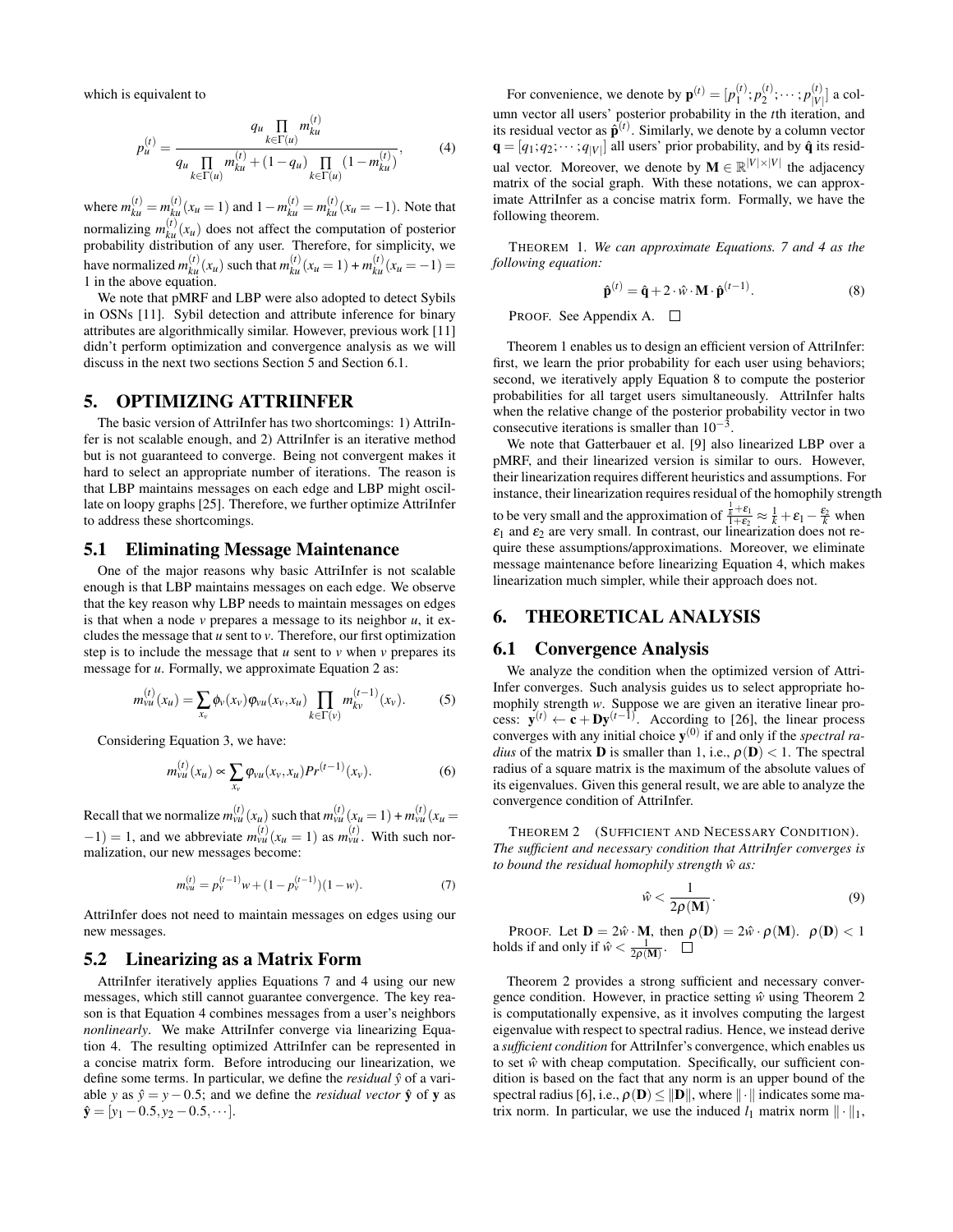where  $||\mathbf{D}||_1 = \max_j \sum_i |\mathbf{D}_{ij}|$ , the maximum absolute column sum of the matrix. In this way, our sufficient condition for convergence is as follows:

THEOREM 3 (SUFFICIENT CONDITION). *The sufficient condition that AttriInfer converges is*

$$
\hat{w} < \frac{1}{2\|\mathbf{M}\|_1} = \frac{1}{2\max_{u \in V} d_u},\tag{10}
$$

*where*  $d_u = |\Gamma_u|$  *is the degree of u.* 

PROOF. As  $\rho(\mathbf{D}) \le ||\mathbf{D}||_1$ , we achieve the sufficient condition by enforcing  $\|\mathbf{D}\|_1 < 1$ , where  $\mathbf{D} = 2\hat{w} \cdot \mathbf{M}$ . Specifically, we have

$$
2\hat{w} \cdot \rho(\mathbf{M}) < 1 \Longleftarrow 2\hat{w} \|\mathbf{M}\|_1 < 1 \tag{11}
$$

$$
\Longleftarrow \hat{w} < \frac{1}{2\|\mathbf{M}\|_1} = \frac{1}{2\max_{u \in V} d_u}.\tag{12}
$$

 $\Box$ 

Theorem 3 guides us to set  $\hat{w}$ , i.e., once  $\hat{w}$  is smaller than the inverse of 2 times of the maximum node degree, AttriInfer is guaranteed to converge. In practice, however, some users (e.g., celebrities) could have orders of magnitude bigger degrees than the others (e.g., ordinary people), and such nodes make ˆ*w* very small. In our experiments, we find that AttriInfer can still converge when replacing the maximum node degree with the average node degree.

#### 6.2 Complexity Analysis

We use sparse matrix representation to implement AttriInfer. Computational time of the optimized AttriInfer consists of two parts: time required to compute the prior probabilities using logistic regression, and time required to compute the posterior probabilities via iterative computations. The time complexity of the second part is  $O(t \cdot |E|)$ , where *t* is the number of iterations. The time complexity of AttriInfer does not rely on the number of target users whose attributes an attacker wants to infer. We note that the basic version of AttriInfer has the same asymptotic time complexity. However, the constants in the asymptotic representations are different, which results in different scalability.

VIAL [12] does not learn the prior probabilities. For each target user, VIAL computes the stationary probability distribution of a random walk in the augmented graph, which starts from the target user. The time complexity of VIAL is  $O(t \cdot (|E| + m_1 + m_2) \cdot n_t)$ , where *t* is the number of iterations that a random walk requires to converge,  $m_1$  is the total number of public attributes of all users,  $m_2$ is the total number of behaviors of all users, and  $n_t$  is the number of target users. As we will demonstrate in our experiments, although VIAL does not learn the prior probabilities, it will be orders of magnitude slower than AttriInfer when an attacker aims to infer attributes for a large number of target users.

# 7. EVALUATIONS

## 7.1 Experimental Setups

Dataset description: We obtained a Google+ social network snapshot with public user attributes from [14]. And we collected the list of items (e.g., apps, books, musics) that each user reviewed on Google Play, using the same methodology in [12]. A user reviewed an item if the user liked or rated the item. When a user rated an item, the user gave a rating score (1,2,3,4,or 5) to represent its preference. We treat review as behavior. Table 1 summarizes the basic statistics of the dataset. We note that our dataset is much larger than the one used by VIAL (VIAL was tested on a dataset with 1.1

Table 1: Dataset statistics.



Figure 1: Fraction of users who claim a city as *cities lived*.

million users). However, we acknowledge that the Google+ dataset might not be a representative sample of the entire Google+ social network, and thus our results might not be representative.

We perform evaluations using the attribute *cities lived*. We select top-50 cities in the dataset. In other words, the cities lived attribute has 50 possible attribute values. We note that, our method is also applicable to other attributes such as major, employer, and sexual orientation. We select cities lived because this attribute is available and allows us to perform evaluation at a large scale. 3.25% of users have disclosed at least one of these cities as their cities lived. Figure 1 shows the fraction of users in each city. Cities lived is a multi-value-multi-label attribute, because a user could have lived in multiple cities. We transform the attribute into binary attributes. Since we focus on top-50 cities, we represent cities lived as 50 binary attributes, each of which represents one city.

Training and testing: We select 25% of users (i.e., around 7000 users) who have at least one city and 10 behaviors as *test/target users*, and the remaining users who have at least one of the considered cities are treated as *training users*. For a city, the training users who have this city are positive training instances, while the training users who do not have this city are treated as negative training instances. In our method, we train a logistic regression classifier for each city using users' reviews in order to learn prior probabilities. Specifically, a user's behavior vector is a real-valued vector, where an entry is the rating score that the user gave to the corresponding item. If the user only liked an item, the corresponding entry has a value of 5, i.e., we treat a like as a rating with a score of 5. We used the LIBLINEAR library [7] to train linear logistic regression classifiers. We remove the cities of the test users as groundtruth, use an attribute inference method to predict cities for them, and evaluate the performance of the method using the groundtruth.

Compared methods: We will evaluate the following methods. For each test user, every method essentially computes a score for every considered city. For instance, in our method AttriInfer, the score is the posterior probability that the test user lived in the city. In other words, each method computes 50 scores for each test user.

- Random. This method computes the fraction of training users who have a city, and predicts this fraction as the score for the city for every test user.
- VIAL [12]. VIAL combines both social graph and behaviors through an augmented graph. VIAL needs to repeat for every test user. We use the same parameters for VIAL as in [12].
- AttriInfer. Our proposed method, which combines social graph and behaviors, as well as computes the scores for all test users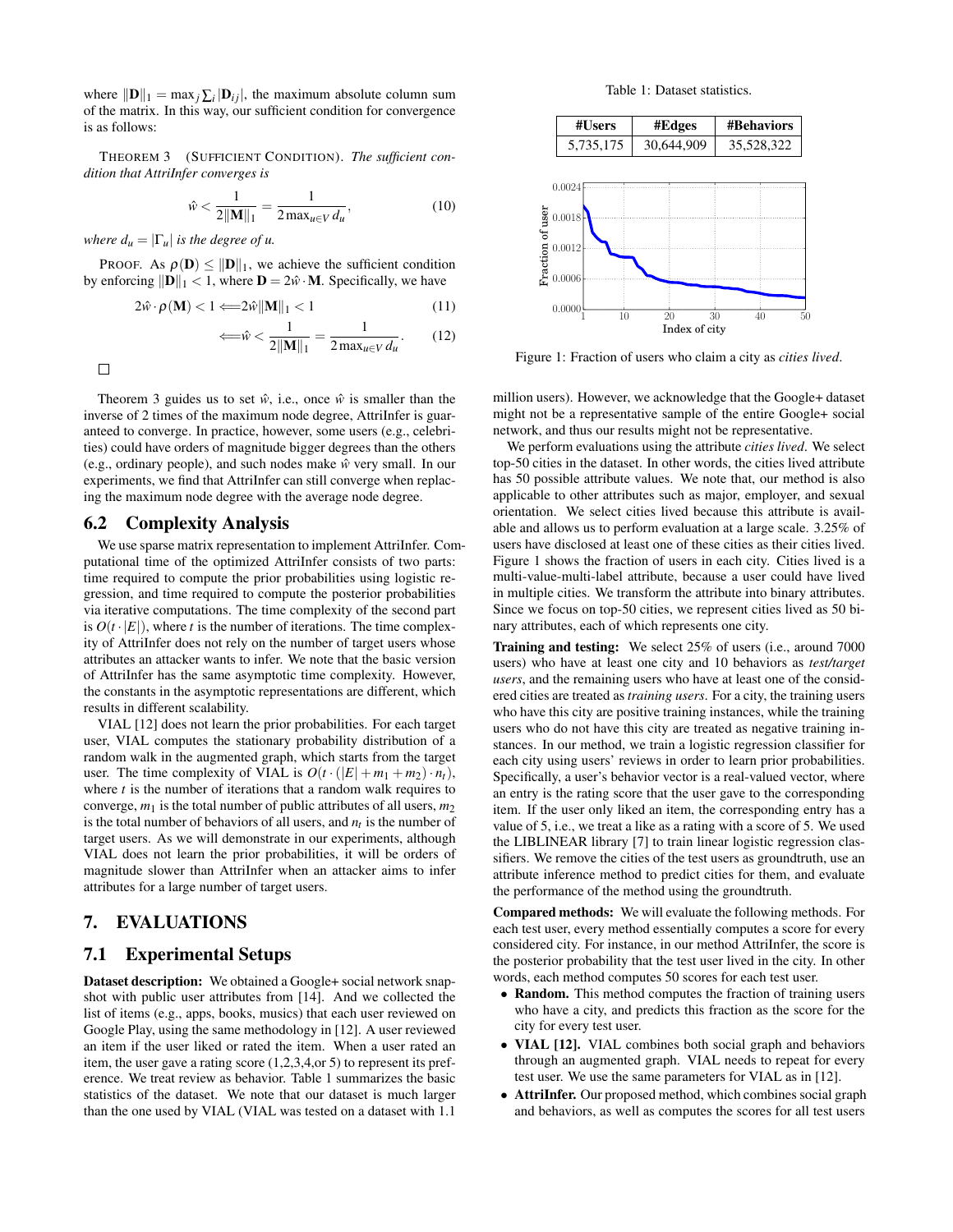

Figure 2: Precision, Recall, and F-Score of compared methods.

simultaneously. We set the residual of homophily strength (i.e.,  $\hat{w}$  as  $1/(2 \times average \ degree)$  of the social graph, to consider convergence. By default, we will use the optimized version.

- AttriInfer-Beh. A variant of our method, which only uses behaviors. Specifically, AttriInfer-Beh assigns the prior probability (learnt using behaviors and logistic regression) that a test user has a city as the score for the city.
- AttriInfer-Soc. Another variant of our method, which only uses social graph. Specifically, we do not learn prior probability using behaviors. Instead, we assign a prior probability of 0.5 for every user that is not in the training dataset. Moreover, when inferring a city, we assign a prior probability of 0.9 to a positive training user who has the city and 0.1 to a negative training user who does not have the city.
- Ensemble. One natural way to combine behaviors and social graph is to use an ensemble method. Therefore, we also evaluate an ensemble method that combines the results of AttriInfer-Beh and AttriInfer-Soc. Specifically, for a test user and a city, each of the two methods produces a score, and we select the larger one as the final score.

Evaluation metrics: We predict top-*K* cities with the highest scores for a test user, and evaluate the predictions using *Precision*, *Recall*, and *F-Score*. Precision is the fraction of predicted cities that truly belong to the test users, Recall is the fraction of test users' true cities that are among the predictions, and F-Score is the harmonic mean of Precision and Recall, i.e.,  $F\text{-}Score = \frac{2\text{-}Precision\text{-}Recall}{Precision + Recall}$ .

## 7.2 Results

Our method is more accurate than state-of-the-art methods: Figure 2 shows the Precision, Recall, and F-Score of all compared methods for top-1 predictions. We make several observations. First, AttriInfer substantially outperforms VIAL and Ensemble that combine behaviors and social graph. For instance, AttriInfer improves upon VIAL by 20.1%, 16.04%, and 17.86% (these are relative improvements) for Precision, Recall, and F-Score, respectively. The reason is that AttriInfer leverages both positive training users and negative training users, while VIAL only leverages positive training users. Ensemble method's performance is even worse than AttriInfer-Soc, which only uses social graph. This observation demonstrates that AttriInfer is a significantly better way to combine behaviors and social graph.

Second, combining behaviors and social graph indeed improves prediction accuracy. Specifically, AttriInfer outperforms AttriInfer-Beh and AttriInfer-Soc by 58.5% and 5.38%. The reason is that behaviors and social graph are complementary information sources for some users, and combining them can better characterize users.



Figure 3: Computational times of VIAL, basic version of AttriInfer (AttriInfer-Basic), and optimized version of AttriInfer (AttriInfer-Opt) as we attack more users.

Our method is more efficient than state-of-the-art methods: Figure 3 shows the times required by VIAL, basic version of AttriInfer (denoted as AttriInfer-Basic), and optimized version of AttriInfer (denoted as AttriInfer-Opt) as we attack more users. In order to better contrast the crossing points of the three curves, we only show the number of test users upto 300 in Figure 3. First, computational times of AttriInfer-Basic and AttriInfer-Opt do not depend on the number of test/target users, because they compute the posterior probabilities for all target users simultaneously. Therefore, their computational times are horizontal lines in the figure. Note that the computational times also include the times required to learn the prior probabilities using behaviors. Second, AttriInfer-Opt is substantially more efficient than AttriInfer-Basic. This is because AttriInfer-Opt does not maintain messages on each edge and is concisely represented as a matrix form, while AttriInfer-Basic maintains messages on each edge. Third, the computational time of VIAL increases linearly as we attack more users, which is consistent with theoretical analysis in [12]. Fourth, when the number of target users is larger than 14, AttriInfer-Opt is more efficient than VIAL, while AttriInfer-Basic is more efficient than VIAL when attacking more than 191 users. Moreover, as we attack more users, the advantage of AttriInfer over VIAL is more significant. Attri-Infer iteratively computes the posterior probability vector for each city, while VIAL computes the scores for all considered cities for a test user using one random walk. Therefore, AttriInfer is slower than VIAL when attacking a very small number of users.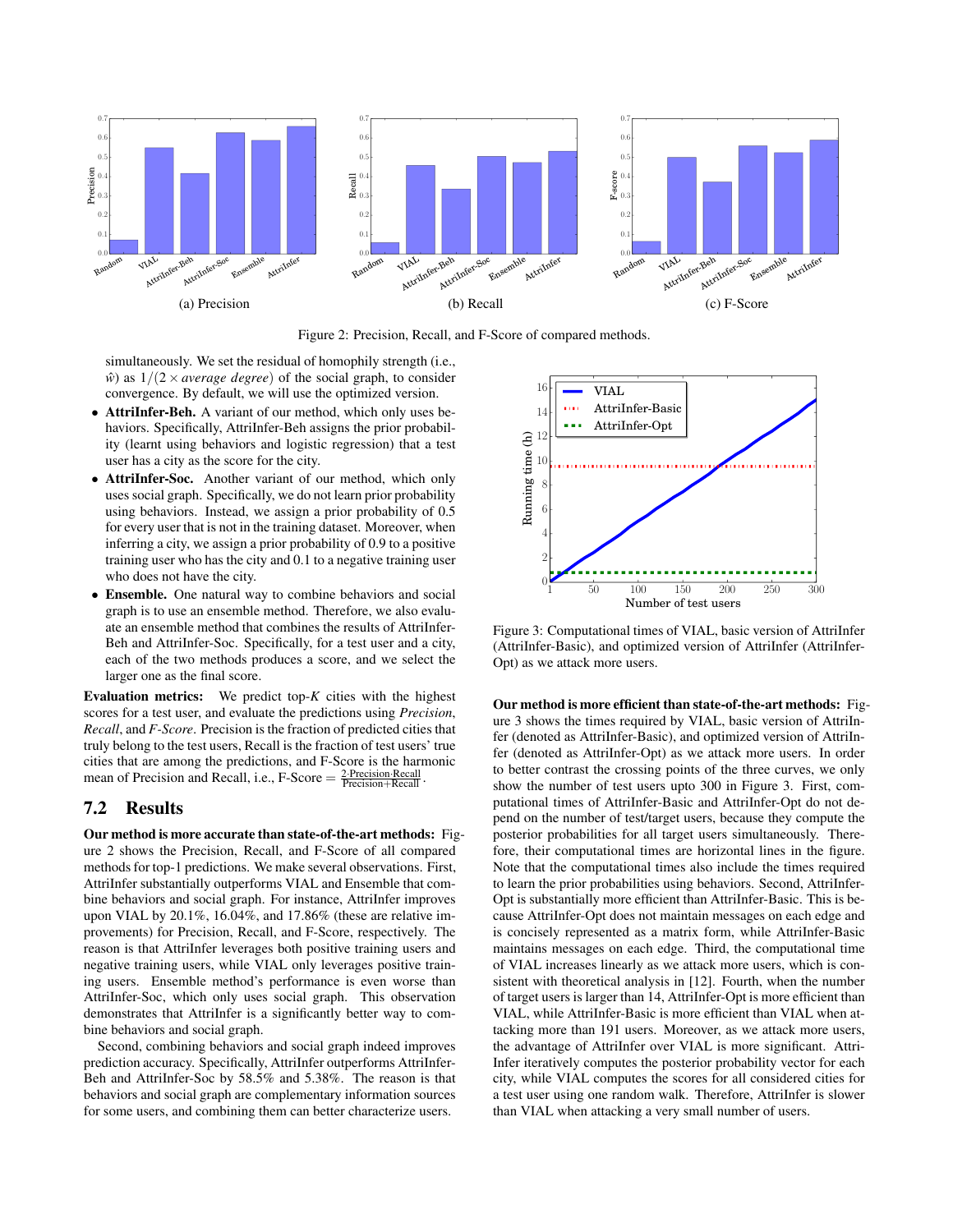

Figure 4: Relative errors of the posterior probability vectors of AttriInfer-Opt in two consecutive iterations as a function of the number of iterations.

AttriInfer is convergent: Figure 4 demonstrates that the optimized version of AttriInfer indeed converges. Specifically, we define a relative error of the posterior probability vector in the *t*th iteration as  $\|\mathbf{p}^{(t)} - \mathbf{p}^{(t-1)}\|_1 / \|\mathbf{p}^{(t)}\|_1$ , and Figure 4 shows the relative error as a function of the number of iterations. As we can see, AttriInfer converges after around 10 iterations.

Prediction accuracy of a city is not significantly correlated with its population: One natural question is which cities are easier to predict. Since we model each city as a binary attribute and AttriInfer produces a posterior probability for each test user, we can measure performance for each city individually. First, we find that the Pearson's correlation coefficient between cities' Precision for top-1 predictions and cities' population is around -0.06, where a city's population is the number of users who claim to live in the city. This implies that cities' prediction Precision is very weakly negatively correlated with their populations. Figure 5 further shows the prediction Precision for each considered city, where the cities are sorted in a descending order using their populations (i.e., the ordering of cities is the same as that in Figure 1). The cities' prediction Precision fluctuates with respect to their populations.

Second, we speculate that popular international cities are harder to predict, because a more diverse set of people may live or have lived in such cities. Indeed, we find that 9 of the 10 cities with the lowest Precision (ranging from 0.14 to 0.38) are popular international cities in US, including San Francisco, Denver, Los Angeles, San Diego, Seattle, New York, Philadelphia, Orlando, and Dallas. People living in these cities are from different cultures, form different friend communities, and use quite different apps. The top-3 cities with the highest Precision (ranging from 0.95 to 0.86) are Istanbul (in Turkey), Bangkok (in Thailand), and Moscow (in Russian), which are less international cities.

## 8. CONCLUSION AND FUTURE WORK

In this work, we propose AttriInfer, a new method to infer private user attributes in online social networks. AttriInfer can combine both behaviors and social graph, leverage both positive training users and negative training users, and is scalable to large-scale online social networks. Specifically, in AttriInfer, we associate a binary random variable with each user; the binary random variable characterizes whether a user has a considered attribute or not. Attri-Infer first learns a prior probability that a user has the attribute using users' behaviors through a logistic regression classifier. Then, AttriInfer models the joint probability distribution of all binary random variables as a pairwise Markov Random Field (pMRF), and computes the posterior probability that each target user has the attribute. In the basic version, AttriInfer uses Loopy Belief Propaga-



Figure 5: Precision for top-1 prediction of each city. Cities are sorted in a descending order using their populations.

tion (LBP) to estimate the posterior probabilities under the pMRF. However, the basic version is not scalable enough and is not guaranteed to converge. Therefore, we further optimize AttriInfer to be scalable and guaranteed to converge. We compare AttriInfer with state-of-the-art methods using a large-scale Google+ dataset with 5.7M users. Our results demonstrate that AttriInfer substantially outperforms state-of-the-art methods in terms of both inference accuracy and scalability. Moreover, the optimized version of AttriInfer is substantially more scalable than the basic version. Interesting directions for future work include leveraging novel clickstream features [30, 31] to learn prior probabilities and defending against attribute inference attacks.

# APPENDIX

# A. PROOF OF THEOREM 1

Our core idea is to linearize Equation 4. We denote  $\mathscr{Z}_u^{(t)} =$  $q_u \prod_{v \in \Gamma(u)} m_{vu}^{(t)} + (1 - q_u) \prod_{v \in \Gamma(u)} (1 - m_{vu}^{(t)})$ . By rewriting  $p_u^{(t)} =$ 1  $\frac{1}{\mathcal{Z}_u^{(t)}} q_u \prod_{v \in \Gamma(u)} m_{vu}^{(t)}$  with the corresponding residual variables, we have:

$$
0.5 + \hat{p}_{u}^{(t)} = \frac{1}{\mathscr{Z}_{u}^{(t)}} (0.5 + \hat{q}_{u}) \prod_{v \in \Gamma(u)} (0.5 + \hat{m}_{vu}^{(t)})
$$
  
\n
$$
\implies \ln(1 + 2\hat{p}_{u}^{(t)}) = -\ln \mathscr{Z}_{u}^{(t)} + \ln(1 + 2\hat{q}_{u}) + \sum_{v \in \Gamma(u)} \ln(0.5 + \hat{m}_{vu}^{(t)})
$$
  
\n
$$
= -\ln \mathscr{Z}_{u}^{(t)} + \ln(1 + 2\hat{q}_{u}) + \sum_{v \in \Gamma(u)} \ln(0.5) + \sum_{v \in \Gamma(u)} \ln(1 + 2\hat{m}_{vu}^{(t)})
$$

Using approximation  $ln(1 + y) \approx y$  when *y* is small, we have:

$$
2\hat{p}_{u}^{(t)} = -\ln \mathscr{Z}_{u}^{(t)} + 2\hat{q}_{u} + |\Gamma(u)| \cdot \ln(0.5) + \sum_{v \in \Gamma(u)} 2\hat{m}_{vu}^{(t)}.
$$
 (13)

Similarly, via rewriting  $1 - p_u^{(t)} = \frac{1}{x^2}$  $\frac{1}{\mathscr{Z}_u^{(t)}}(1-q_u)\prod_{v\in\Gamma(u)}(1-m_{vu}^{(t)})$ with the corresponding residual variables and using approximation ln(1−*y*)  $\approx$  −*y* when *y* is small, we have:

$$
-2\hat{p}_u^{(t)} = -\ln \mathscr{Z}_u^{(t)} - 2\hat{q}_u + |\Gamma(u)| \cdot \ln(0.5) - \sum_{v \in \Gamma(u)} 2\hat{m}_{vu}^{(t)}.
$$
 (14)

Adding Equation 13 with Equation 14 yields  $\ln \mathcal{Z}_u^{(t)} = |\Gamma(u)| \cdot$ ln(0.5). Via substituting this relation into Equation 13 or Equation 14, we have  $\hat{p}_{u}^{(t)} = \hat{q}_{u} + \sum_{v \in \Gamma(u)} \hat{m}_{vu}^{(t)}$ . Moreover, by substituting variables in Equation 7 with their residuals, we can represent the residual message  $\hat{m}_{vu}^{(t)}$  as  $\hat{m}_{vu}^{(t)} = 2\hat{p}_v^{(t-1)}\hat{w}$ . Therefore, we have  $\hat{p}_{u}^{(t)} = \hat{q}_{u} + 2 \cdot \hat{w} \cdot \sum_{v \in \Gamma(u)} \hat{p}_{v}^{(t-1)}$ . Using matrix notations, we have Theorem 1.